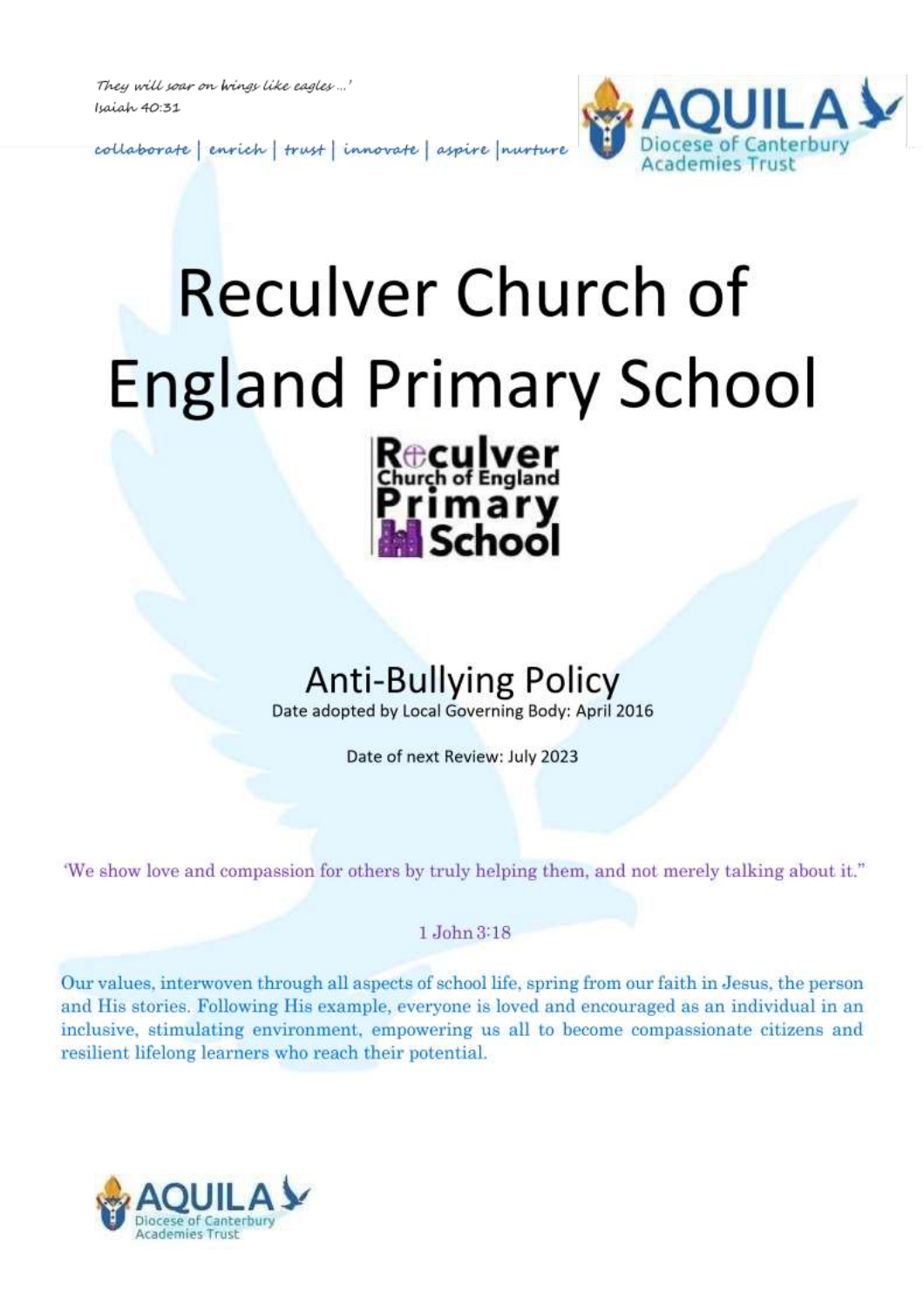#### **Emotional Wellbeing and Mental Health**

Reculver CE Primary School is a community and we are mindful of the need to support and protect the Emotional Wellbeing and Mental Health of all members of our community including pupils, staff, wider families, visitors and volunteers. All actions are underpinned by the need to protect Emotional Wellbeing and Mental Health and vigilance in this respect is maintained.

**Anti-Bullying Policy** At Reculver Church of England Primary School, our policy to prevent and deal with bullying reflects the school's Christian values, is fully inclusive, reflecting the school SEN&D policy, and promotes equality of opportunity for all pupils and staff regardless of their sexual orientation, race religion or disability.

In line with the Equality Act 2010, it is essential that our school:

- Eliminates unlawful discrimination, harassment, victimisation and any other conduct prohibited by the Act;
- Advance equality of opportunity between people who share a protected characteristic and people who do not share it; and
- Foster good relations between people who share a protected characteristic and people who do not share it.

#### **Objectives of this Policy**

Reculver School Anti-Bullying Policy outlines what the school will do to prevent and tackle bullying.

#### **Our School Community:**

- Discusses, monitors and reviews our anti-bullying policy on a regular basis with children, staff, parents, carers and Members of the Governing Body
- Supports staff to promote positive relationships and identify and tackle bullying appropriately
- Ensures that children are aware that all bullying concerns will be dealt with sensitively and effectively so that children feel safe to learn and that children abide by the anti-bullying policy
- Reports back to parents and carers regarding any concerns about bullying and aims to deal promptly with complaints. Parents and carers in turn work with the school to uphold the anti-bullying policy
- Seeks to learn from good anti-bullying practice elsewhere and utilises support from the Multi Academy Trust and other relevant organisations when appropriate

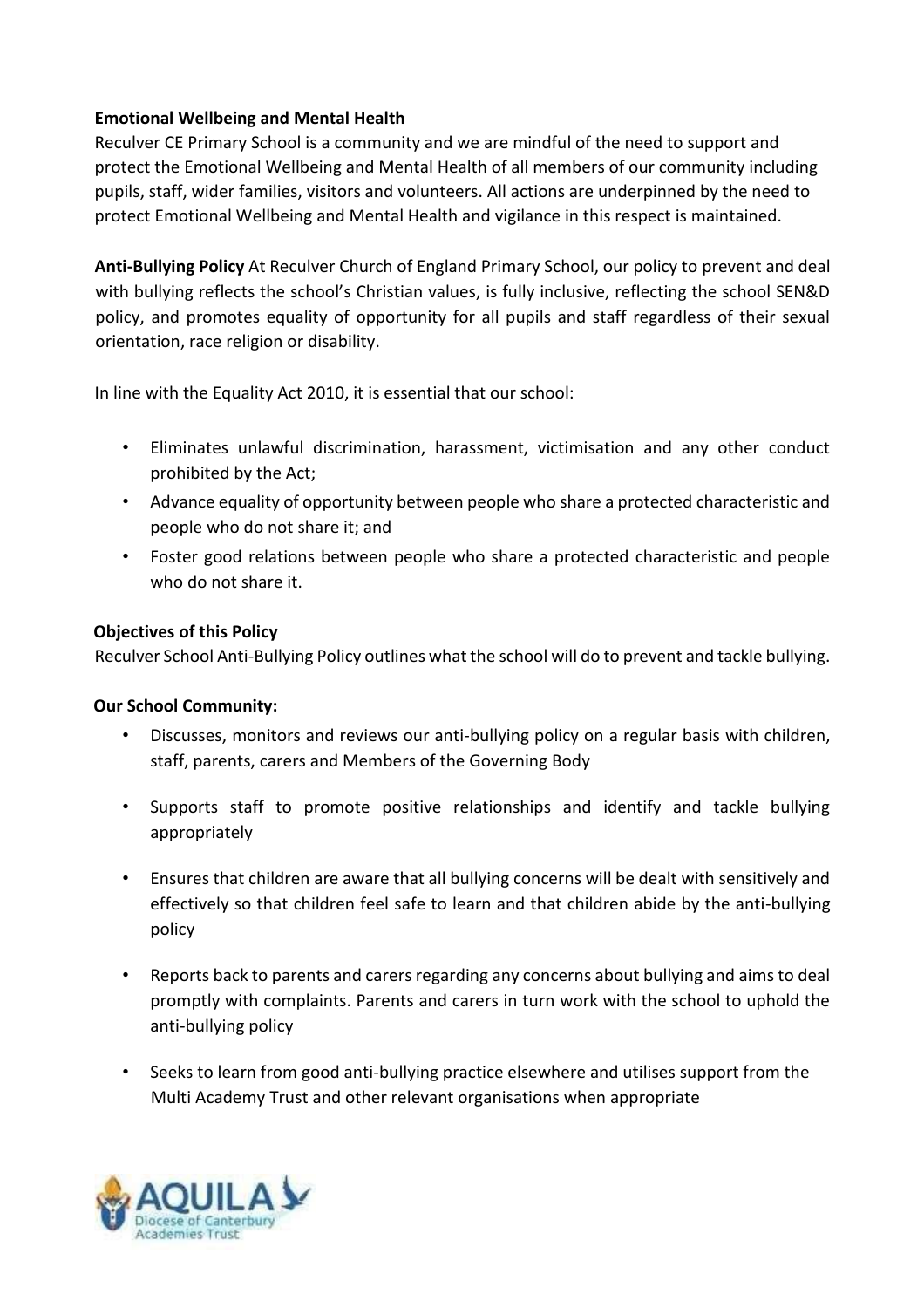#### **Definition of Bullying**

# Bullying is: **Behaviour by an individual or a group, usually repeated over time, that intentionally hurts another individual either physically or emotionally**

Bullying can include: name calling, taunting, mocking, making offensive comments, kicking, hitting, taking belongings, inappropriate text messaging and electronic messaging (including through websites, Social Networking sites and Instant Messenger); sending offensive or degrading images by phone or via the internet; producing offensive graffiti; gossiping; excluding people from groups and spreading hurtful and untruthful rumours.

#### **Forms of Bullying Covered by this Policy**

Bullying can happen to anyone. This policy covers all types of bullying including:

- Bullying related to race, religion or culture.
- Bullying related to special educational needs.
- Bullying related to appearance or health conditions.
- Bullying related to sexual orientation
- Bullying of young carers or looked after children or otherwise related to home circumstances
- Sexist or sexual bullying
- Cyber bullying

#### **Preventing, Identifying and Responding to Bullying** We will:

- Work with staff and outside agencies to identify all forms of prejudice-driven bullying
- Actively provide systematic opportunities to develop children's' social and emotional skills, including their resilience
- Consider all opportunities for addressing bullying including through the curriculum, through displays, through peer support and peer mediation and through the School Council
- Train all staff including lunchtime staff to identify bullying and follow school policy and procedures on bullying
- Consider creating 'safe spaces' for vulnerable children with appropriate supervision

#### **Involvement of Children** We will:

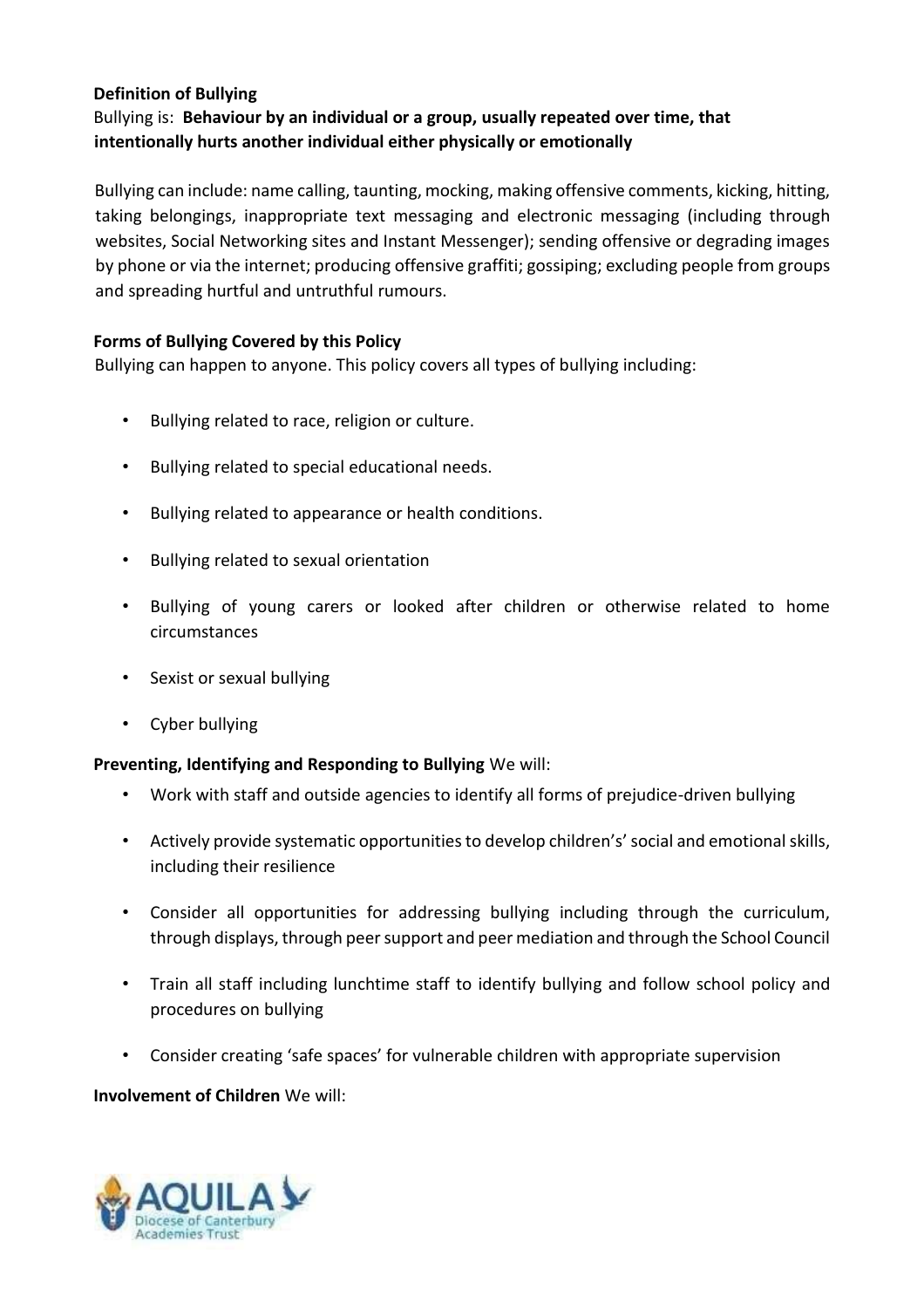- Regularly talk to children to get their views on the extent and nature of bullying
- Ensure children know how to express worries and anxieties about bullying
- Ensure all children are aware of the range of sanctions which may be applied against those engaging in bullying (in line with behaviour policy)
- Involve children in anti-bullying campaigns in schools
- Publicise the details of help lines and websites
- Offer support to children who have been bullied
- Work with children who have been bullying in order to address the problems they have

#### **Liaison with Parents and Carers** We will:

- Ensure that parents and carers know whom to contact if they are worried about bullying
- Ensure parents know about our complaints procedure and how to use it effectively
- Ensure parents and carers know where to access independent advice about bullying
- Work with parents and the local community to address issues beyond the school gates that give rise to bullying

## **Responding to Bullying**

All cases of alleged bullying should be reported to the Headteacher/Deputy Headteacher or senior member of staff. In any case of alleged bullying, either the Classteacher, the Headteacher, or a senior member of staff should first establish the facts, and build an accurate picture of events over time, through speaking to the alleged perpetrator(s), victim(s) and adult witnesses, as well as parents and pupil witnesses if necessary and appropriate.

If the allegation of bullying is upheld, the Headteacher (or senior leader) should seek to use a restorative approach with the perpetrator(s) and victim(s) together. The perpetrator(s) should fully understand the consequences of their actions on the victim(s), and apologise without reservation. Both parties should be clear that a repeat of these behaviours will not be acceptable.

All bullying incidents must be recorded using the schools reporting system, MyConcern. Parents of both parties should be informed. If the situation does not improve, the Headteacher (or senior leader) should meet with the parent(s) of the bullying child(ren) and agree clear expectations and boundaries which would be shared with the pupils involved. Any further incidents should lead to intervention (e.g. through outside agencies), further monitoring, support and punitive

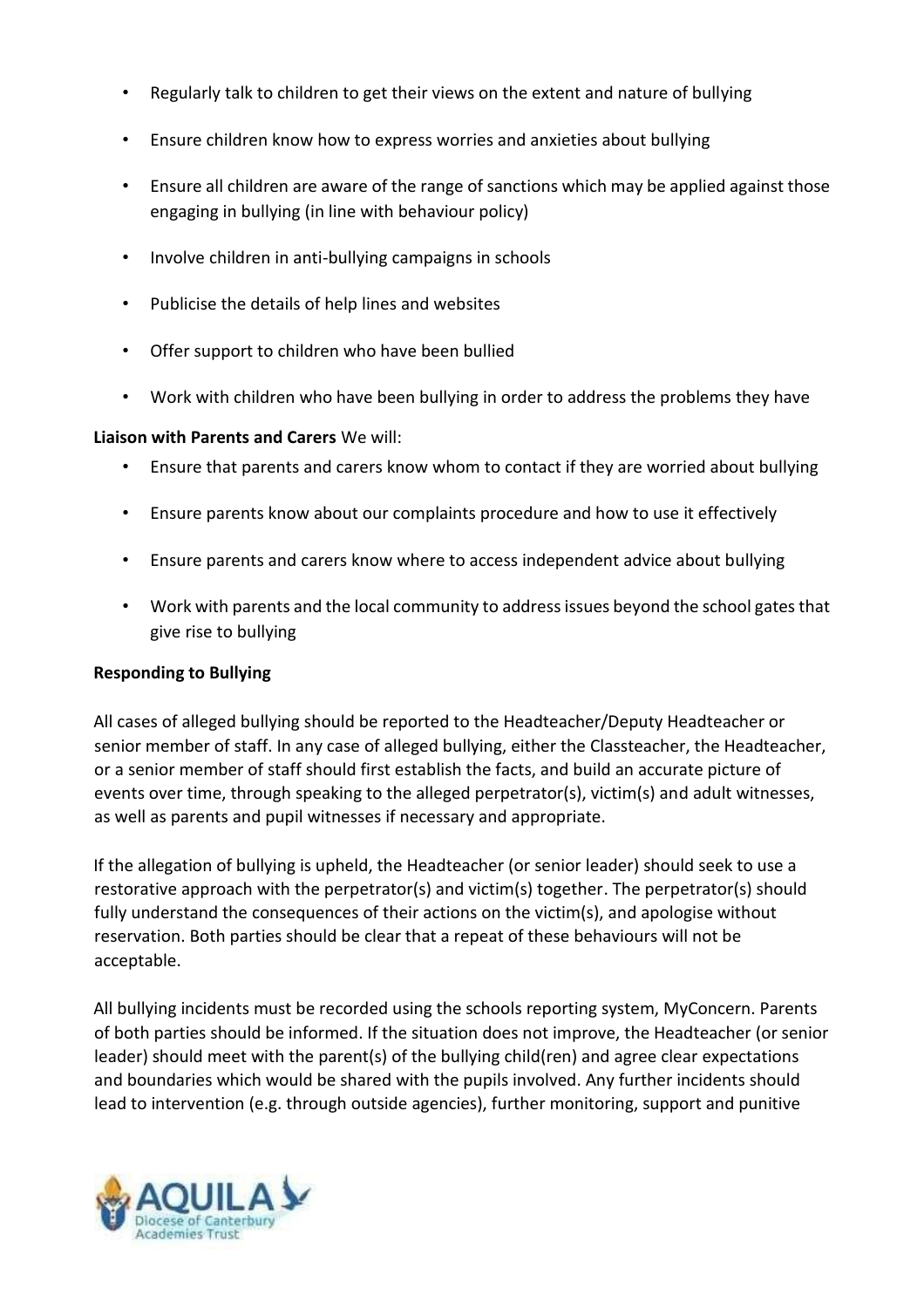sanctions as deemed necessary. Any necessary action should be taken until the bullying has stopped.

#### **Links with Other School policies and practices**

This Policy links with a number of other school policies, practices and action plans including:

- Complaints Policy
- The teaching of PSHE
- Behaviour Policy
- Confidentiality Policy
- Safeguarding Policy
- SEN&D Policy
- The recording of racial incidents
- E-Safety Policy

#### **Monitoring & Review, Policy into Practice**

We will review this Policy at least once every two years as well as if incidents occur that suggest the need for review. The school uses government guidance and Anti Bullying Alliance guidance to inform its action planning to prevent and tackle bullying.

#### **Responsibilities**

This Policy only works if it ensures that the whole school community understands that bullying is not tolerated and understands the steps that will be taken to both prevent and respond to bullying.

It is the responsibility of:

- Members of the Governing Body to take a lead role in monitoring and reviewing this policy
- Governing Body Members, the Executive Head Teacher, Head of School, Senior Managers, Teaching and Non-Teaching staff to be aware of this policy and implement it accordingly
- The Head of School to communicate the policy to the school community
- Children to abide by the policy